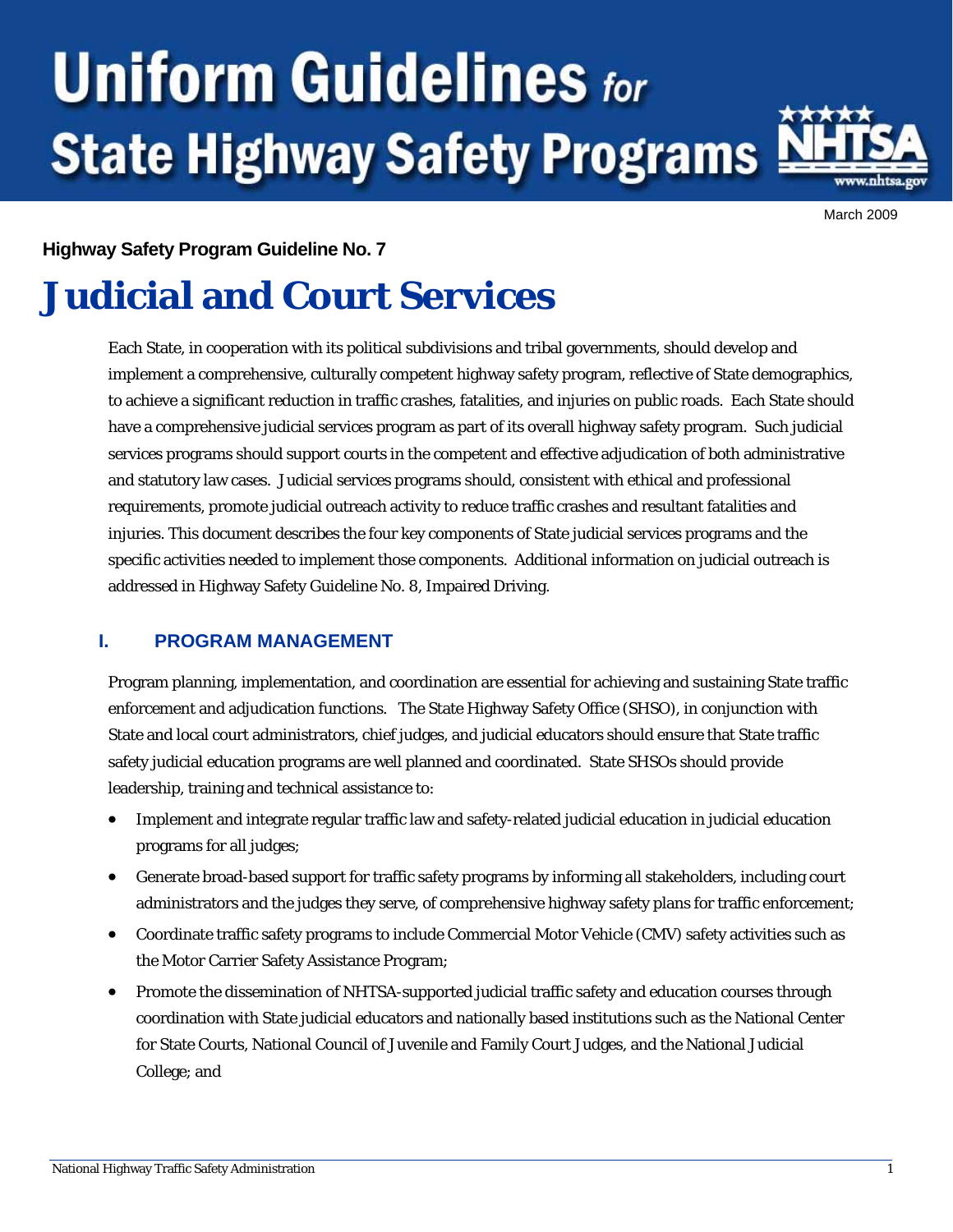- Support the development and ethical implementation of judicial education programs for State, local, administrative, and tribal courts that will accomplish the following objectives:
	- o Utilize enabling legislation and regulations to provide the public with effective and efficient court services;
	- $\circ$  Provide the impetus for judges to be thoroughly educated on all facets of motor vehicle law;
	- o Develop cooperative relationships with other government branches, agencies, and entities, as well as community organizations and traffic safety stakeholders; and
	- o Establish qualitative and quantitative performance measures by which the delivery of services can be evaluated.

#### **II. RESOURCE MANAGEMENT**

The SHSO should coordinate with the courts to develop plans that identify the resources necessary to effectively provide efficient traffic law-related services throughout the criminal justice system. The plans should include specific components concerning the allocation of funding, personnel, and facilities and:

- Periodic assessment of traffic law-related service demands and the resources needed to serve the needs of the public;
- Development of traffic law-related court service plans that address budgetary requirements, staff allocation, and facilities requirements; and
- Employment of efficient accounting and data processing systems to facilitate prompt and accurate generation, retrieval, and sharing of information and records.

#### **III. TRAINING AND EDUCATION**

Training and education are essential to support and maintain the delivery of traffic law-related services by the judicial branch of government. To be effective adjudicators, and serve the needs of the public, judges must receive regular education and training of the highest caliber. Judicial education and training should be promoted and, where appropriate, presented by the SHSO or other training entities with experienced faculties in the area of traffic safety, including law and procedure. Judicial education and training should be:

- Adequately funded and where possible compulsory as a requirement to maintaining service in office;
- Provided by State or nationally based judicial education and training entities with experienced faculties in area of traffic-related law and procedure;
- Inclusive of education components consistent with models developed by the American Bar Association, for example the Code of Judicial Ethics and the Rules of Professional Conduct;
- Inclusive of case management components so as to foster productivity and the prompt and efficient disposition of cases;
- Specialized as to curriculum so as to address the needs of both statutory and administrative judges as well as hearing officers; and
- Assessed regularly so as to insure that education components address specialized traffic enforcement skills, techniques, or programs such as DWI/Drug Courts.